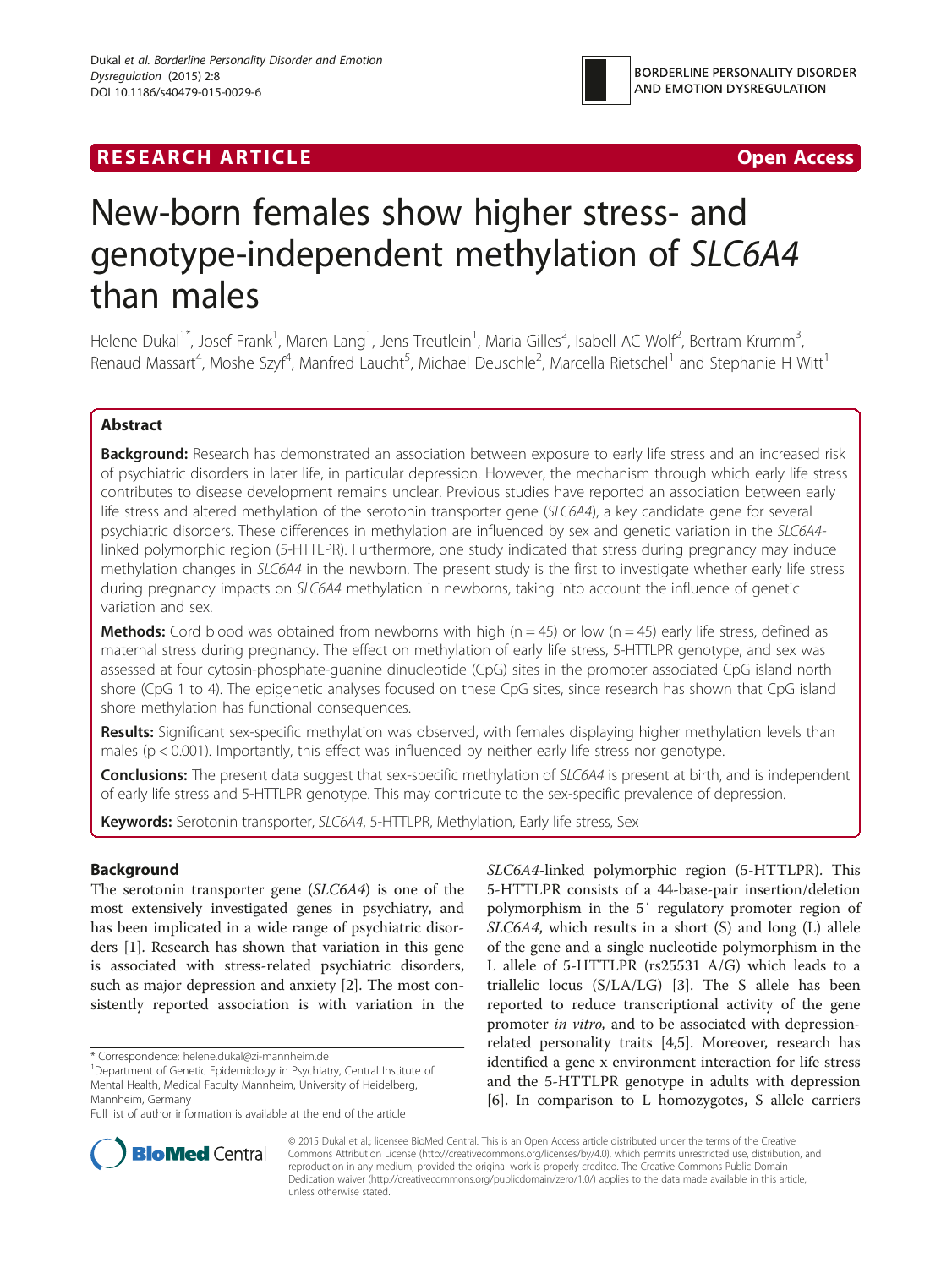showed higher levels of depressive symptoms, diagnosable depression, and suicidality.

Furthermore, numerous studies have demonstrated methylation differences in SLC6A4 in individuals with depressive symptoms [[7\]](#page-6-0), depression [[8\]](#page-6-0), and a history of early life stress [\[9](#page-6-0)-[14\]](#page-6-0). Sex- [[8,9\]](#page-6-0) and genotype-effects have also been described [\[10-12](#page-6-0)].

Several studies have demonstrated that early life stress has a major impact on mental health in later life. Childhood adversity is associated with increased vulnerability to several psychiatric disorders, in particular mood, anxiety, and personality disorders [\[15](#page-6-0)]. Furthermore, maternal stress during pregnancy has been associated with distinct behavioral disturbances in the offspring in later life [[16\]](#page-7-0). In particular, maternal stress during pregnancy appears to have major effects on the stress response and the propensity to depression in the offspring [[17\]](#page-7-0). To date, only one study has analyzed the influence of depressed maternal mood during pregnancy on serotonin transporter methylation levels in the newborn. In this study, increased  $2<sup>nd</sup>$  trimester depressed maternal mood was associated with decreased maternal and infant serotonin transporter promoter methylation [\[18\]](#page-7-0). However, the authors did not take into account the possible effect of variation in 5-HTTLPR genotype and sex.

A previous study has shown that methylation of SLC6A4 CpG island shore CpG sites has functional consequences [[19\]](#page-7-0). Generally, methylation of DNA cytosines in the context of cytosin-phosphate-guanine (CpG) dinucleotides is a covalent modification of DNA with a methyl group. The latter is introduced into the DNA by an enzymatic reaction catalyzed by DNA methyltransferases [[20](#page-7-0)]. CpG dinucleotides are often clustered in CpG islands at the promoter region of genes. In general, methylation leads to gene silencing via reduced trancriptional activity [[21\]](#page-7-0). Previous authors have hypothesized that early life adversity results in DNA methylation and life-long phenotypes [[20\]](#page-7-0).

Therefore, the aims of the present study were to determine 1) whether exposure to maternal stress during pregnancy leads to higher methylation levels in SLC6A4 in newborns; and 2) whether this is influenced by sex and 5-HTTLPR genotype. The analyses focused on four previously reported functional serotonin transporter gene CpG island north shore CpG sites [\[19](#page-7-0)].

# Methods

#### Study participants

Data were obtained from a cohort of mothers and their infants (n=410), respectively recruited during the third trimester of pregnancy (4–8 weeks prior to term) from the Rhine-Neckar Region of Germany. The study protocol was approved by the Ethics Committee of the Medical Faculty Mannheim of the University of Heidelberg.

The study was conducted in accordance with the Declaration of Helsinki. All mothers provided written informed consent prior to participation. A structured interview and questionnaires were used for risk factor assessment. Inclusion criteria for mothers were: main caregiver; German-speaking; and age 16–40 years. Exclusion criteria for mothers were: hepatitis B, hepatitis C, or human immunodeficiency virus (HIV) infection; any current psychiatric disorder requiring inpatient treatment; any history or current diagnosis of schizophrenia/psychotic disorder; or any substance dependency other than nicotine during pregnancy. Exclusion criteria for infants were: birth weight < 1,500 gram; gestational age < 32 weeks; or the presence of any congenital diseases, malformations, deformations, and/or chromosomal abnormalities.

A broad range of environmental and sociodemo-graphic risk factors, prenatal medical risk factors, general medical characteristics, and psychosocial risk factors were assessed (Table [1](#page-2-0)). Eight main stressor variables were derived from eight different questionnaires (Perceived stress scale [PSS], Prenatal distress questionnaire [PDQ], Life experiences survey [LES], Social support questionnaire [SOZ\_U], Mini-International Neuropsychiatric Interview [M.I.N.I.], Edinburgh postnatal depression scale [EPDS], State-trait anxiety inventory [STAI-S & STAI-T], Anxiety screening questionnaire [ASQ]) in order to represent a variety of prenatal adversities and to take the following three dimensions of stress into account: a) maternal psychopathology (primarily depressive and anxious symptoms); b) perceived stress; and c) socioeconomic and psychosocial stress. All data were assessed at two time-points: in the 3<sup>rd</sup> trimester and at birth (see Table [1](#page-2-0) and Additional file [1](#page-6-0) for details). In addition, an "adversity score" was calculated. This was obtained by summing up all positive responses to the following 12 stressful dichotomous (yes/no) stressful adverse prenatal conditions and environmental circumstances: 1) current and lifetime M. I.N.I. (Mini International Neuropsychiatric Interview) diagnosis; 2) current psychiatric diagnosis; 3) not cohabiting with partner; 4) low levels of encouragement from the partner; 5) separation(s) in the last year; 6) daily verbal conflict; 7) physical conflict; 8) crowded living conditions ( $\le$  one room/person); 9) no academic qualification; 10) no professional education; 11) low net family income; and 12) debt (see Table [2](#page-3-0) for details). Further information on demographic variables is provided in (Additional file [2](#page-6-0): Table 1).

To obtain a homogeneous composite measure of prenatal stress, a principal component analysis (PCA) was performed using the eight main stressor variables and the total adversity score. This yielded a first principal component (PC1) that explained around 60% of the common variance. PC1 was then used to determine two extreme groups: 45 infants (24 females; 21 males) with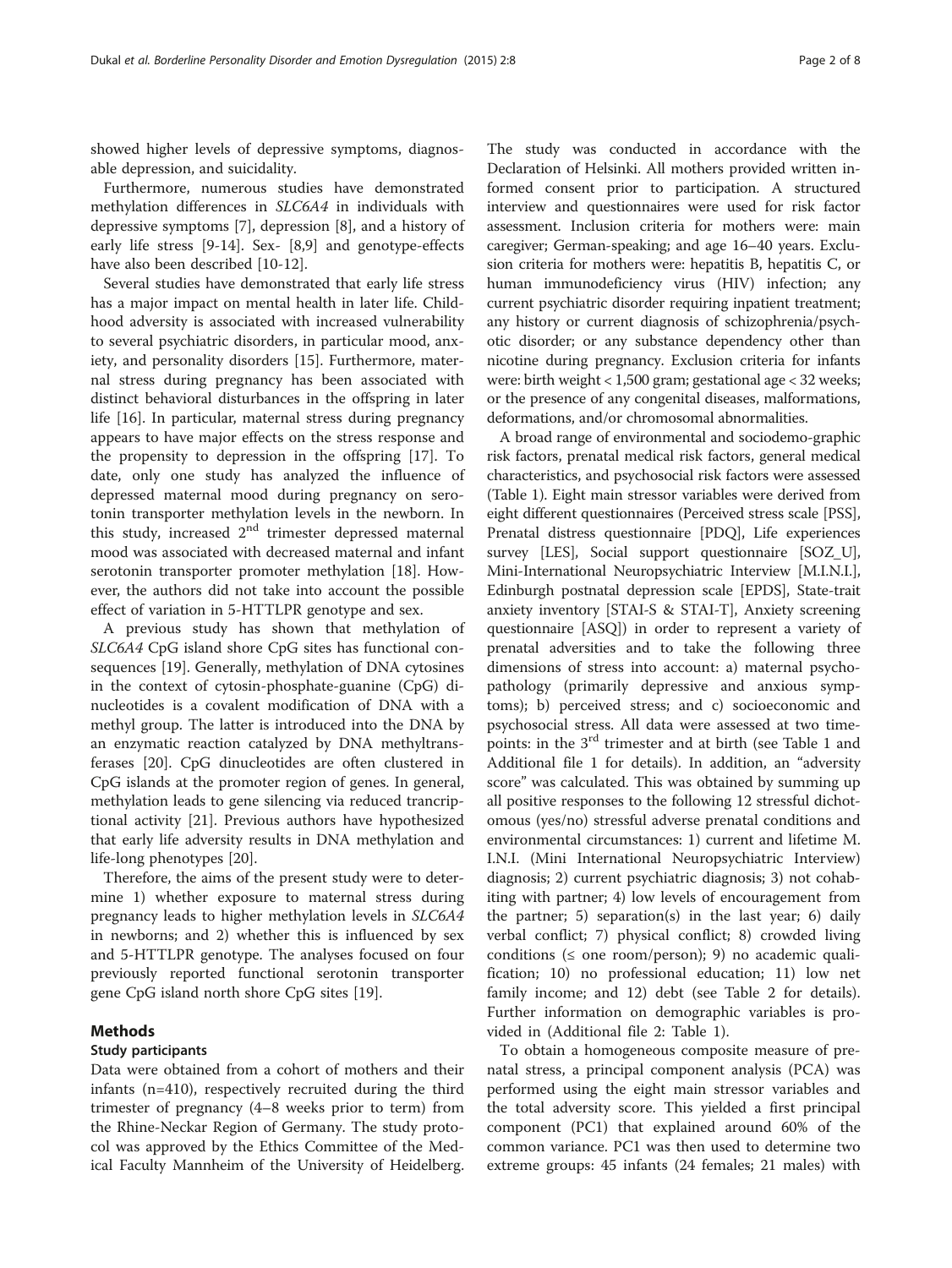|                                      | Prenatal/3 <sup>rd</sup> trimester                                      | Perinatal/birth                                               |  |  |
|--------------------------------------|-------------------------------------------------------------------------|---------------------------------------------------------------|--|--|
| <b>Exposure to ELS</b>               | Perceived stress (PSS) [33]                                             | Pre- and perinatal complications                              |  |  |
|                                      | Prenatal distress (PDQ) [34]                                            | Perinatal stressors (e.g., asphyxia, cesarian, preterm birth) |  |  |
|                                      | Life events (LES) [35]                                                  | Pregnancy & obstetric history (birth weight, gestational age, |  |  |
|                                      | Social support (Soz-U.) [36]                                            | birth complications)                                          |  |  |
|                                      | Socio-demographic data                                                  |                                                               |  |  |
|                                      | Maternal health risk behavior (e.g. smoking)                            |                                                               |  |  |
|                                      | Psychosocial risks                                                      |                                                               |  |  |
| Maternal mental & physical<br>health | Maternity log-book data                                                 |                                                               |  |  |
|                                      | Semi-standardized neuropsychiatric diagnostic<br>interview (MINI) [37]  |                                                               |  |  |
|                                      | Depression screening (EPDS) [38]                                        |                                                               |  |  |
|                                      | Anxiety screening (STAI-S [39], STAI-T [39], ASQ [40])                  |                                                               |  |  |
|                                      | Anthropometry                                                           |                                                               |  |  |
|                                      | Individual & family history of metabolic and other<br>medical disorders |                                                               |  |  |

<span id="page-2-0"></span>Table 1 Phenotypic assessment of mothers and infants at two time points

ELS = early life stress; PSS = perceived stress scale; PDQ = prenatal distress questionnaire; LES = life experiences survey; Soz-U = social support questionnaire; M.I.N.I. = Mini-international neuropsychiatric interview; EPDS = Edinburgh postnatal depression scale; STAI-S & STAI-T = state-trait anxiety inventory; ASQ = anxiety screening questionnaire.

extremely high levels of prenatal early life stress; and 45 infants (27 females; 18 males) with extremely low levels of prenatal early life stress [\[22\]](#page-7-0).

Demographic characteristics included in the methylation analysis were maternal age (maternal age high prenatal stress,  $29.60 \pm 5.61$ ; maternal age low prenatal stress,  $32.73 \pm 3.69$ ) and the sex of the newborn (high prenatal stress female 53.3%; low prenatal stress female 60%).

#### 5-HTTLPR rs25531 multimarker genotyping

Simultaneous genotyping of 5-HTTLPR and rs25531 was carried out by polymerase chain reaction (PCR) according to Wendland et al. [[23](#page-7-0)]. In a total volume of 20 μl, 60 ng of genomic DNA was amplified in the presence of 1 x Master Mix (Promega) using the following primers: forward primer: 5′-TCCTCCGCTTTG GCGCCTCTTCC-3′; reverse primer: 5′-TGGGGGTT GCAGGGGAGATCCTG-3′. The PCR conditions were: 5 minutes at 95°C, followed by 35 cycles of 30 seconds at 95°C, 90 seconds at 70°C, 60 seconds at 72°C, and a final extension of 10 minutes at 72°C. Subsequently, complete PCR product was digested with HpaII (New Enlgand Biolabs) in a 25 μl reaction assay containing 1xNEBuffer 1 at 37°C for 4 h. Then, 15 μl of the digested PCR products were run on a 2.5% agarose gel and visualized with ethidium bromide staining. For the 5-HTTLRP L allele, a band of 512 basepairs (rs25531, A allele, uncut) or 402 basepairs and 110 basepairs (rs25531, G allele, cut) was visible. For the 5-HTTLRP S allele, a band of 469 basepairs was visible. The 5- HTTLPR rs25531 multimarker genotype is combined according to its SLC6A4 mRNA expression into high expressing genotype 5-HTTLPR LA and low expressing genotype 5-HTTLPR S and LG.

#### Methylation analysis

Ethylenediaminetetraacetic umbilical blood samples were obtained from all participants. Automated genomic DNA extraction was performed using the chemagic Magnetic Separation Module I (Chemagen Biopolymer-Technologie AG; Baesweiler; Germany). Genomic DNA samples (500 ng) from 90 individuals were bisulfit-treated using the EpiTect Bisulfite Kit (Qiagen, Hilden, Germany), and stored at −20°C prior to analysis. To obtain results comparable to those of earlier studies, the analysis focused on four of the five CpG sites described by Sugawara et al. [[19\]](#page-7-0). These are located in the promoter associated CpG island north shore (Figure [1\)](#page-3-0), and island shore methylation in general is likely to be related to gene expression [\[24](#page-7-0)]. Methylation at the analyzed region shows high variance ([[25](#page-7-0)], data set 11 validation analysis module via MarmalAid-database). The CpG site two in the present study corresponds to the CpG Site cg22584138 from the Illumina HumanMethylation450 BeadChip. A fragment of 204 basepairs of the serotonin transporter gene SLC6A4 (NG\_011747.2) was amplified from 2 μl bisulfit-treated DNA using PCR (HotStar Taq DNA Polymerase, Qiagen, Hilden, Germany) and the forward primer 5′-TTTTTAGTTGTTTGGGTATTTGTGTTA-3′ and the reverse primer 5′-AAAACTTTACAACCT CTTAAAAACCC-3′. A biotin was located at the 5′ end of the reverse primer (Eurofins/MWG/Operon,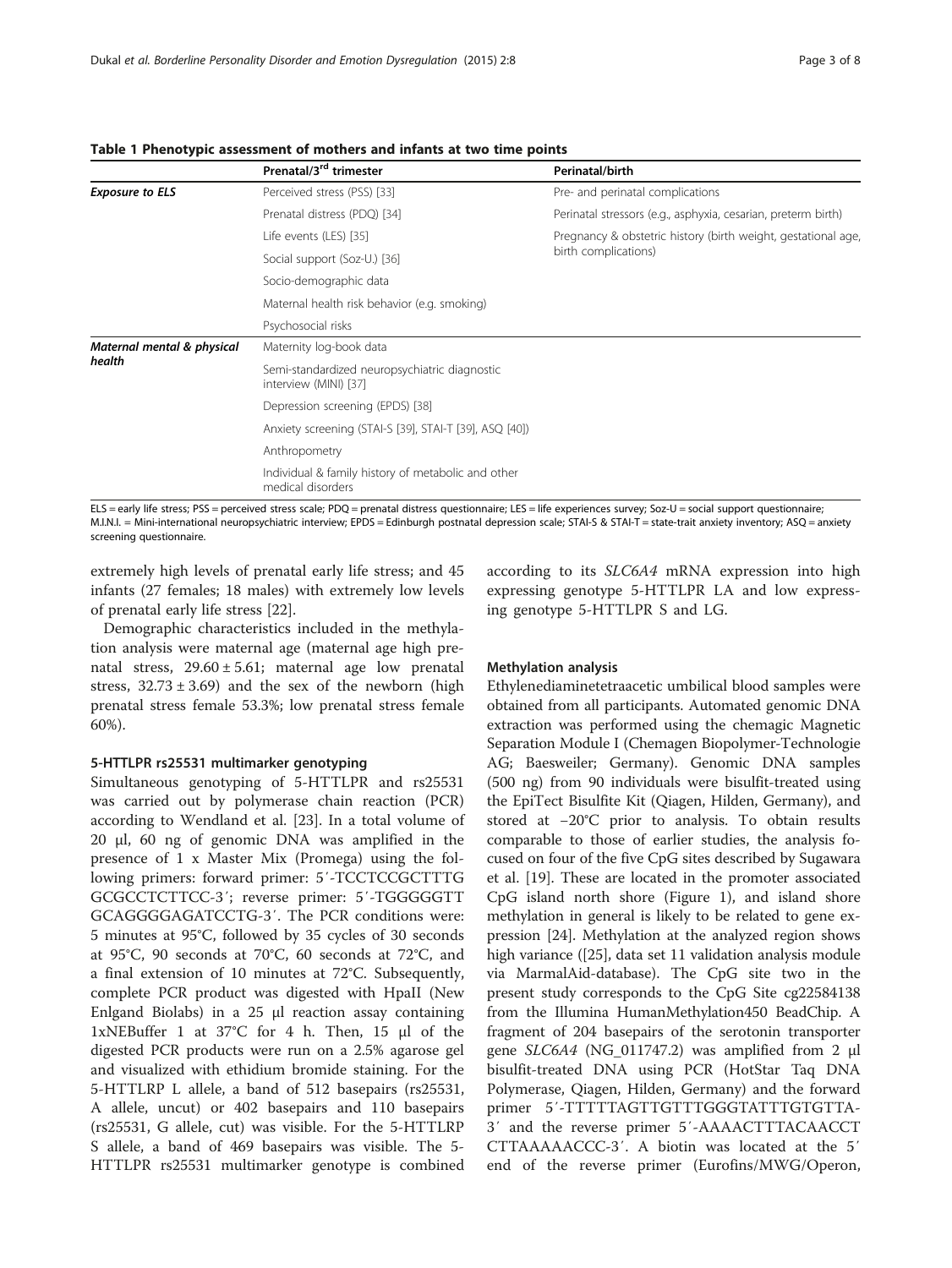| Variable                                                       | High prenatal ELS $(n = 45)$ | Low prenatal ELS $(n = 45)$ | p value |
|----------------------------------------------------------------|------------------------------|-----------------------------|---------|
| Maternal psychopathology                                       |                              |                             |         |
| EPDS Score <sup>1</sup>                                        | $12.33 \pm 4.70$             | $1.27 \pm 1.45$             | 0.000   |
| STAI-S Score <sup>1</sup>                                      | $51.72 \pm 8.05$             | $27.41 \pm 3.87$            | 0.000   |
| STAI-T Score <sup>1</sup>                                      | $47.93 \pm 8.41$             | $28.04 \pm 3.58$            | 0.000   |
| ASQ Score <sup>1</sup>                                         | $4.11 \pm 2.14$              | $0.53 \pm 0.72$             | 0.000   |
| M.I.N.I. Diagnosis <sup>2</sup>                                |                              |                             |         |
| None                                                           | 51.1%                        | 91.1%                       | 0.004   |
| Depressive disorder                                            | 40%                          | 6.7%                        | 0.015   |
| Anxiety disorder                                               | 8.9%                         | 2.2%                        | ns      |
| Current psychiatric disorder <sup>2</sup>                      |                              |                             |         |
| None                                                           | 62.2%                        | 97.8%                       | 0.005   |
| Depressive disorder                                            | 26.7%                        | 0%                          | 0.015   |
| Anxiety disorder                                               | 11%                          | 2.2%                        | ns      |
| Perceived stress                                               |                              |                             |         |
| PSS Score <sup>1</sup>                                         | $30.84 \pm 5.64$             | $12.84 \pm 4.1$             | 0.000   |
| PDQ Score <sup>1</sup>                                         | $19.95 \pm 7.56$             | $5.95 \pm 2.95$             | 0.000   |
| Socioeconomic and psychosocial stress                          |                              |                             |         |
| LES-negative events Score                                      | $6.75 \pm 4.39$              | $1.80 \pm 1.29$             | 0.010   |
| Soz-U Score <sup>1</sup>                                       | $39.58 \pm 3.85$             | $51.89 \pm 4.32$            | 0.000   |
| Living without a partner <sup>2</sup>                          | 20%                          | 0%                          | 0.004   |
| Encouragement (Partner) <sup>2</sup>                           | 73.3%                        | 100%                        | ns      |
| Separation(s) in the last year <sup>2</sup>                    | 24.4%                        | 2.2%                        | 0.002   |
| Daily arguments <sup>2</sup>                                   | 11.1%                        | 2.2%                        | ns      |
| Physical conflicts within the preceding 12 months <sup>2</sup> | 33.3%                        | 2.2%                        | 0.003   |
| Composition of household $>$ one person/room <sup>2</sup>      | 40.5%                        | 0%                          | 0.001   |
| No academic qualification <sup>2</sup>                         | 4.4%                         | 2.2%                        | 0.050   |
| No professional education <sup>2</sup>                         | 17.7%                        | 2.2%                        | 0.043   |
| Monthly income per household $\leq$ 1,750 Euro <sup>2</sup>    | 42.2%                        | 0%                          | 0.001   |
| Debt <sup>2</sup>                                              | 24.4%                        | 2.2%                        | 0.002   |

# <span id="page-3-0"></span>Table 2 Psychopathology and socioeconomic-, psychosocial-, and perceived stress of the extreme group mothers (all data: mean ± SD or percentage)

SD = standard deviation; ns = not significant. <sup>1</sup>The first eight main variables of the principal component analysis (PCA), <sup>2</sup>The twelve prenatal stressors used to generate the adversity score as the ninth main variable of the PCA.



shore of CpG island).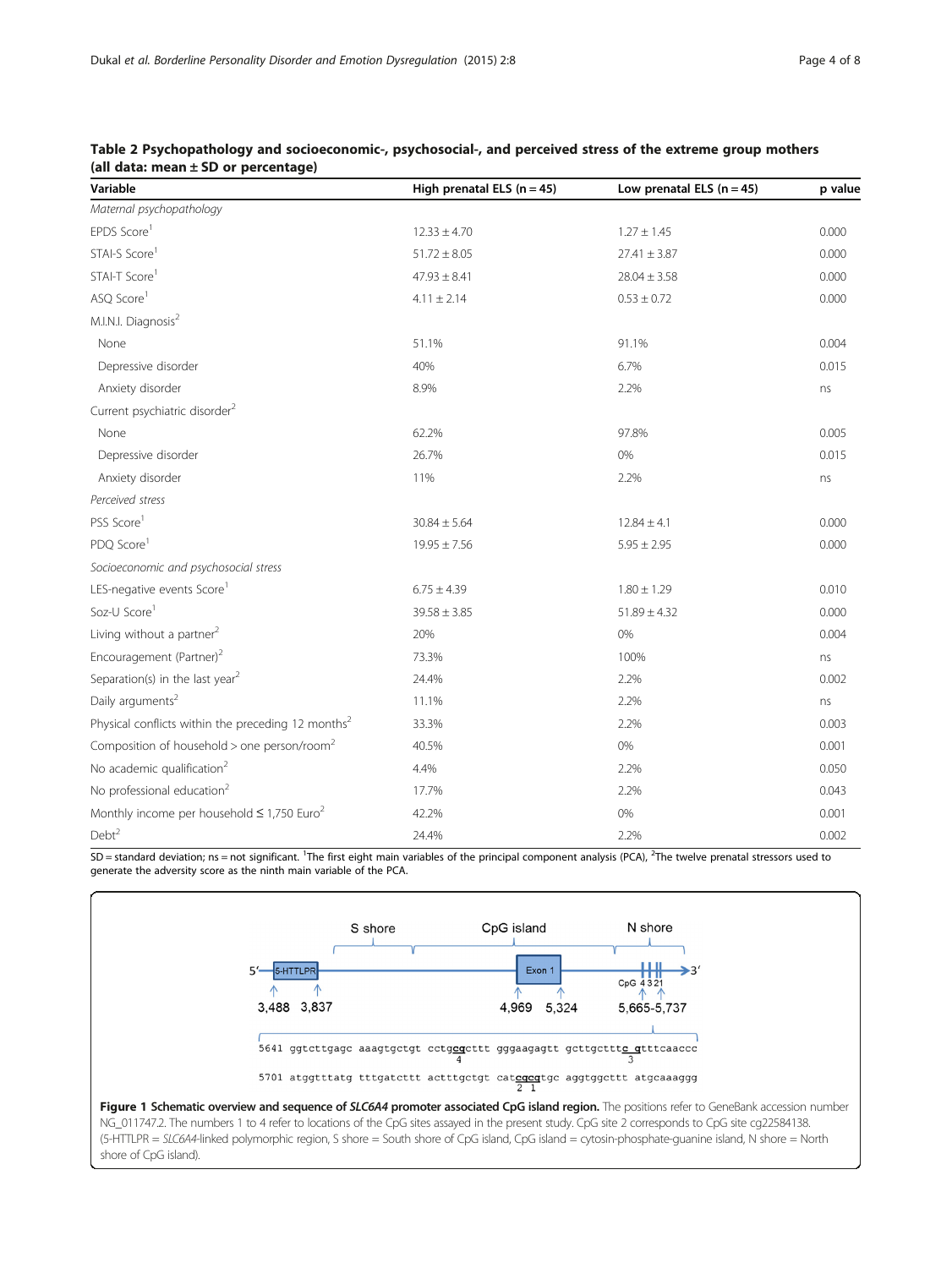Ebersberg, Germany). This was used to purify the product. Cycling parameters were as follows: 95°C for 15 minutes; 50 cycles respectively of 94°C for 30 seconds, 52°C for 30 seconds, and 72°C for 30 seconds; and a final extension of 10 minutes at 72°C. PCR products were pyrosequenced using the PyroMark Q24 system (Qiagen, Hilden, Germany) and the primers 5′- TTTTGTATAAAGTTATTTGT-3′ (CpG 1 and 2), and 5′-AATATAAATTATGGGTTGAA-3′ (CpG 3 and 4). Methylated and unmethylated EpiTect control DNA samples (Qiagen, Hilden, Germany) were used as controls for the bisulfite conversion reaction, the amplification, and the pyrosequencing reaction. Successful amplification and the specificity of the PCR products were checked on an agarose gel. Processing of the PCR amplicons for the pyrosequencing analysis was performed in accordance with the manufacturer's protocol (Qiagen, Hilden, Germany). The percentage of methylation at each CpG site was quantified using the Pyro Q-CpG software, version 2.0.6 (Qiagen, Hilden, Germany). Methylation levels were defined in terms of the percentage of methylated DNA, as indicated by the Pyro-Q software. All measurements were made in triplicate. Values marked as unreliable by the Pyro-Q software, and values deviating by >3%-points from other replicates, were discarded. The remaining replicates were averaged.

#### Statistical analysis

Two-tailed *t*-tests for independent samples (SPSS<sup>®</sup> Statistics 20) were used to compare demographic factors between the extreme groups. Nominal significance was set at  $\alpha$  = 0.05. Data and results are expressed as means  $\pm$ standard deviation (SD) or as percentages, as appropriate [[22\]](#page-7-0). Quality control and association testing of methylation data were performed using the R 2.15.3 software

package (<http://www.r-project.org>). Association tests were performed using multifactorial ANOVA models which included all variables of interest with correction for plate effects. Tests were performed for each of the four sites and for the mean of all four sites.

# Results

All individuals were genotyped successfully. This yielded genotype counts of 21 (LA/LA); 7 (LA/LG); 44 (LA/SA); 1 (LG/SA); and 17 (SA/SA). The genotype frequencies were LA/LA, 23.3%; LA/LG, 7.7%; LA/SA, 48.8%; LG/ SA, 1.1% and SA/SA, 18.9%. The genotype distributions of 5-HTTLPR and of the combined 5-HTTLPR-rs25531 genotypes were in accordance with Hardy-Weinberg-Equilibrium ( $p_{\text{exact}} = 1$ ;  $p_{\text{exact}} = 0.23$ ). During quality control, 18 methylation measurements were discarded due to high variance. Multifactorial linear modeling involving simultaneous incorporation of the sex of the newborn, 5-HTTLPR genotype, and early life stress (high early life stress level:  $n = 24$  females and  $n = 21$ males, low early life stress level:  $n = 27$  females and  $n =$ 18 males) revealed that only the sex of the newborn was associated with methylation level (mean methylation,  $p = 7.5 \times 10^{-10}$ ). No association was found for genotype (mean methylation,  $p = 0.75$ ) or early life stress (mean methylation,  $p = 0.94$ ). On average, females (mean methylation  $\bar{x}$ =29.3%, standard error of the mean [SEM] 0.5%), showed higher methylation levels than males (mean methylation  $\bar{x}$ =23.8%, SEM 0.5%) (Figure 2). The mean percentage of DNA methylation across all four CpG sites was: 1) 26.5%, SEM 0.5%, for the low ELS group; and 2) 26.5%, SEM 0.5%, for the high ELS group  $(p = 0.94)$  (Table [3\)](#page-5-0). In a secondary analysis, information on rs25531 was integrated. Combined 5-HTTLPR-

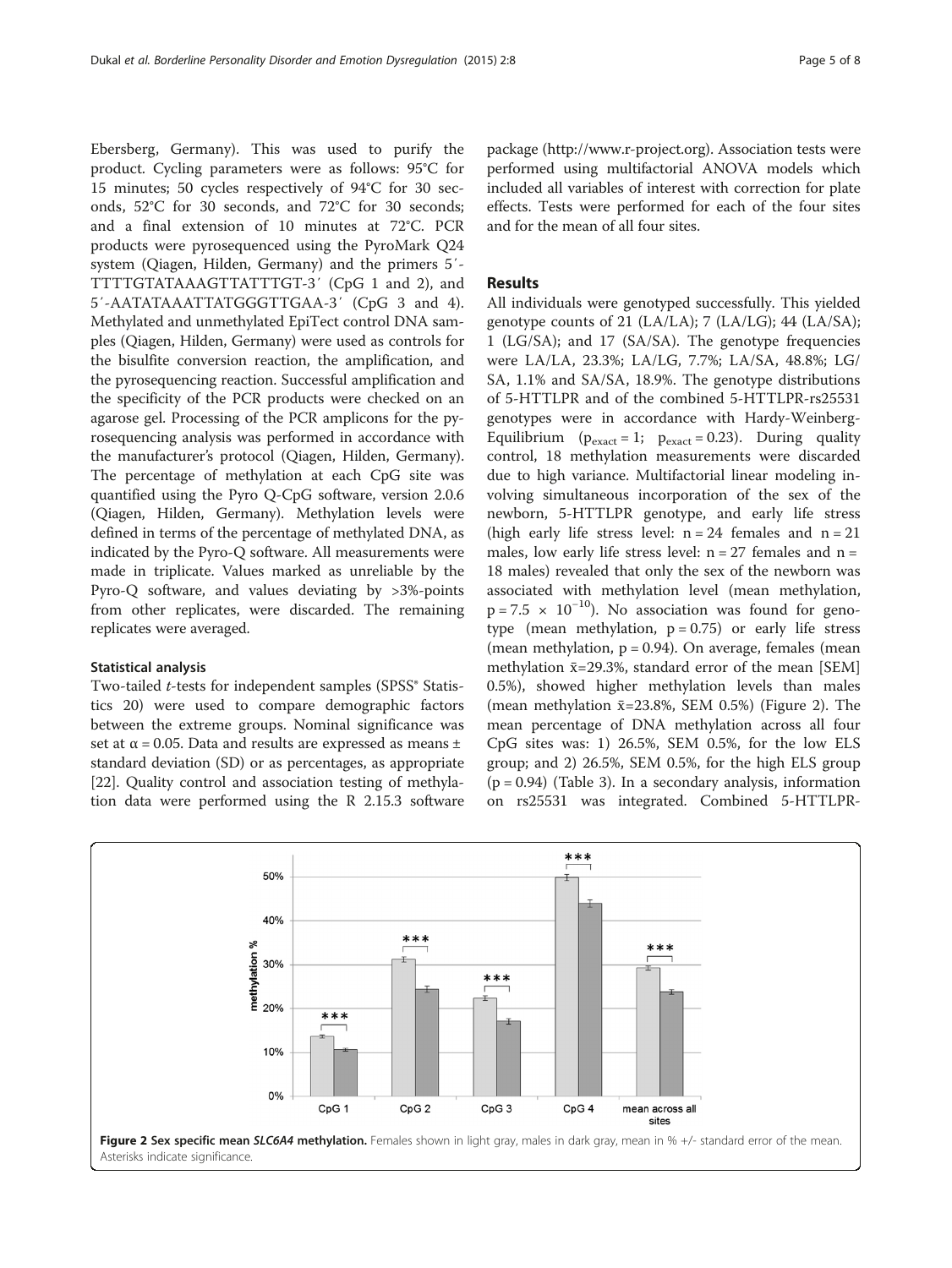| Predictor in model | CpG site        |                 |                 |                 |                   |
|--------------------|-----------------|-----------------|-----------------|-----------------|-------------------|
|                    |                 |                 | 3               | 4               | Mean across sites |
| Sex                | 3.9e-08 (0.302) | 2.3e-09 (0.361) | 1.2e-07 (0.288) | 3.7e-08 (0.311) | 7.5e-10 (0.371)   |
| ELS                | 0.94(0.000)     | 0.67(0.004)     | 0.92(0.001)     | 0.96(0.000)     | 0.94(0.001)       |
| Genotype           | 0.12(0.070)     | 0.47(0.028)     | 0.95(0.005)     | 0.72(0.027)     | 0.75(0.025)       |
| Sex x ELS          | 0.76(0.001)     | 0.33(0.006)     | 0.78(0.003)     | 0.56(0.003)     | 0.63(0.002)       |
| Sex x Genotype     | 0.50(0.011)     | 0.61(0.008)     | 0.73(0.004)     | 0.51(0.011)     | 0.57(0.008)       |
| ELS x Genotype     | 0.79(0.003)     | 0.41(0.013)     | 0.44(0.012)     | 0.74(0.005)     | 0.52(0.009)       |

<span id="page-5-0"></span>Table 3 P-values and r-squared values (in parentheses) obtained from multi factorial ANOVA models of the effect of sex, ELS, and 5-HTTLPR genotype on SLC6A4 methylation

Significant p-values are shown in bold. ELS = early life stress; 5-HTTLPR genotype = SLC6A4-linked polymorphic region genotype.

rs25531 genotypes were grouped as high vs. low expressing according to Wendland et al. [[23](#page-7-0)]. This analysis revealed no evidence for a genotype effect, or any interaction between genotype and other predictors in the model (Table 4).

#### Discussion

The aims of the present study were to determine whether exposure to early life stress – defined as maternal stress during pregnancy – impacts SLC6A4 methylation levels in newborns, and whether this is influenced by sex or 5-HTTLPR genotype. In the present cohort, methylation was influenced by sex, but not by early life stress or 5-HTTLPR genotype. Following the integration of the effects of rs25531, which has been reported to influence expression of SLC6A4 [\[23](#page-7-0)], the results were unaltered.

Research has shown that DNA methylation can lead to persistent alterations in gene function, and that this may result in a range of psychiatric phenotypes [\[20\]](#page-7-0). Robust data suggest that stress has an influence on methylation, and higher SLC6A4 methylation has been associated with reduced gene expression [[26\]](#page-7-0). In individuals with the S/S genotype of 5-HTTLPR, Sugawara et al. found an inverse correlation between SLC6A4 methylation levels and gene expression [\[19](#page-7-0)]. Several earlier studies had demonstrated that early life stress-induced methylation differences were influenced by genetic variation in 5-HTTLPR genotype. In the Iowa adoptee sample, early adversity was associated with differential methylation, as mediated by 5-HTTLPR genotype [[9-12](#page-6-0)].

As reported with high SLC6A4 methylation, the S allele of the 5-HTTLPR genotype leads to decreased gene expression, and has been repeatedly associated with an increased vulnerability for stress-related psychiatric disorders, such as depression and anxiety [\[6](#page-6-0)]. However, the present study analyzed different CpG sites, and thus cross-study comparison of results is problematic. The present study focused on the functional CpG sites reported by Sugawara et al. [\[19](#page-7-0)]. These were selected on the basis of their promising position in the island north shore and their reported functionality.

Sensitivity to stress changes throughout the life-span, and young adults with a history of stressful life events during the first five years of life show a particularly pronounced stress response [[27](#page-7-0)]. Therefore we expected individuals exposed to stress during an even earlier period of life to show increased methlyation compared to those with no history of exposure. Interestingly, however, in the present cohort, neither early life stress nor genotype influenced methylation in utero.

However, a strong sex-effect was apparent, and recent studies have generated independent evidence for an effect of sex on SLC6A4. Wang et al. reported that at

Table 4 P-values and r-squared values (in parentheses) obtained from multi factorial ANOVA models of the effect of sex, ELS, and combined 5-HTTLPR rs25531 genotype grouped according to Wendland et al. [\[23](#page-7-0)] on SLC6A4 methylation

| Predictor in model | CpG site        |                 |                 |                 |                   |  |
|--------------------|-----------------|-----------------|-----------------|-----------------|-------------------|--|
|                    |                 |                 | 3               | 4               | Mean across sites |  |
| Sex                | 4.5e-08 (0.300) | 1.4e-09 (0.367) | 9.7e-08 (0.286) | 3.9e-08 (0.310) | 6.3e-10 (0.371)   |  |
| ELS                | 0.82(0.000)     | 0.68(0.004)     | 0.86(0.001)     | 0.87(0.000)     | 0.98(0.001)       |  |
| Genotype_HL        | 0.11(0.074)     | 0.83(0.017)     | 0.66(0.015)     | 0.68(0.030)     | 0.76(0.027)       |  |
| Sex x ELS          | 0.69(0.001)     | 0.43(0.005)     | 0.66(0.003)     | 0.56(0.003)     | 0.69(0.001)       |  |
| Sex x Genotype HL  | 0.67(0.006)     | 0.65(0.007)     | 0.67(0.006)     | 0.81(0.004)     | 0.71(0.005)       |  |
| ELS x Genotype_HL  | 0.81(0.003)     | 0.58(0.009)     | 0.77(0.004)     | 0.84(0.004)     | 0.74(0.005)       |  |

Significant p-values are shown in bold. ELS = early life stress; Genotype\_HL = 5-HTTLPR rs25531 multi marker genotype, \_HL = \_HighLow genotype grouping according to Wendland et al. [\[23\]](#page-7-0).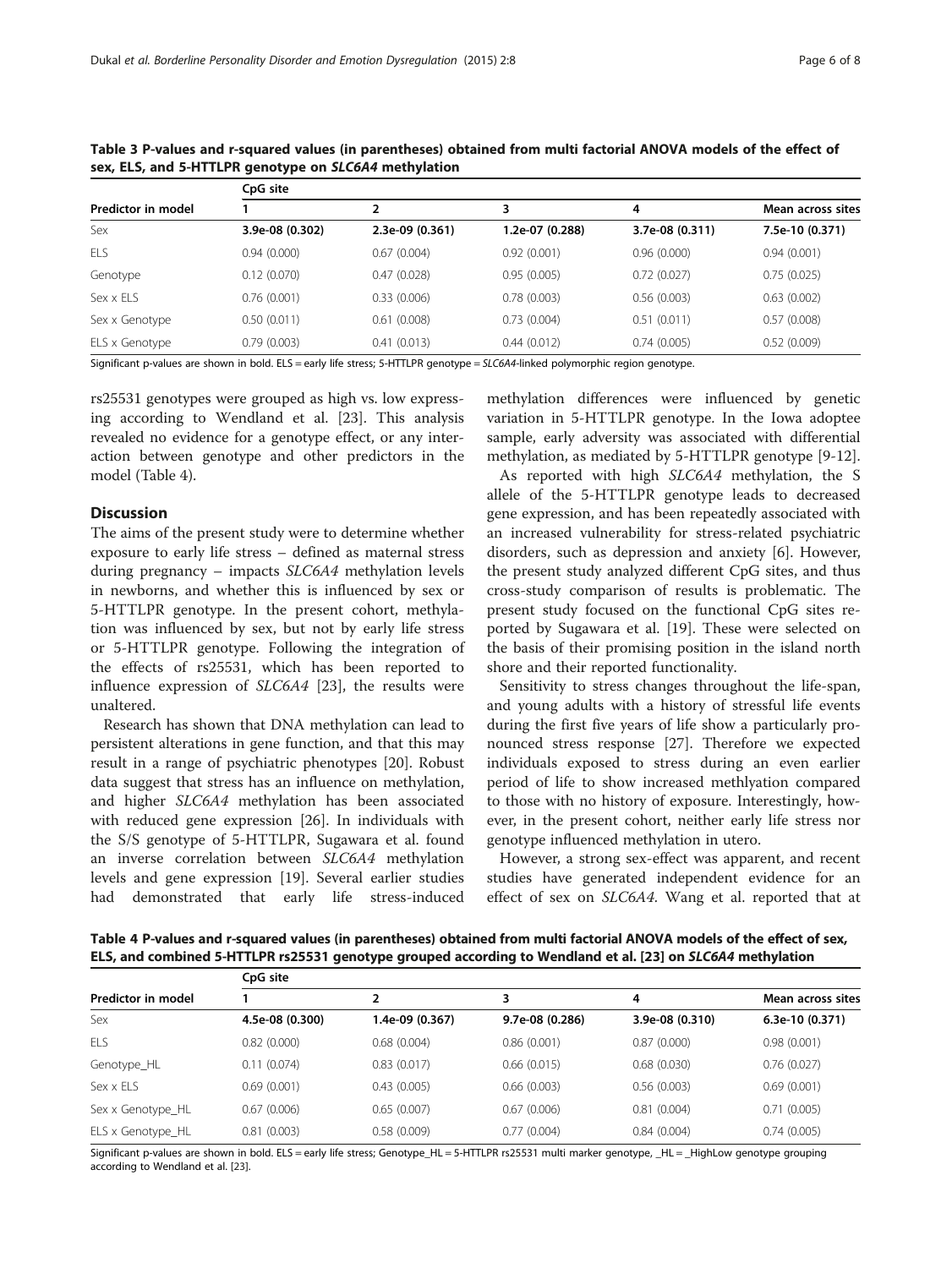<span id="page-6-0"></span>birth, methylation of CpG site two was higher in females than in males [[28\]](#page-7-0). In a longitudinal assesssment of their cohort, the authors found persistent sex-differences two years after birth. In another study, Xu et al. found sex differences in this CpG site in the post-mortem adult brain [[29\]](#page-7-0). Neither of these studies, however, had taken into account early life stress or 5-HTTLPR genotype. Sex specific DNA methylation, i.e., other than that occurring during the X-inactivation process, has been demonstrated in a number of locus-specific ([[30\]](#page-7-0)) and genome-wide analyses (e.g. [[31\]](#page-7-0)). This could represent a mechanism underlying the differential susceptibility to psychiatric disorders observed between males and females [\[32](#page-7-0)]. Further studies are warranted to determine both whether these methylation differences are permanent, and the contributory factors.

#### Conclusions

To our knowledge, the present study is the first to demonstrate sex-determined methylation of SLC6A4 in newborns, irrespective of early life stress status and 5- HTTLPR genotype. Given the previously reported functionality of SLC6A4 methylation and the importance of the serotonin transporter (5-HTT) in depression, higher methylation levels during early life may contribute to the increased risk for depression observed among females.

# Additional files

[Additional file 1:](http://www.bpded.com/content/supplementary/s40479-015-0029-6-s1.docx) Description of psychological questionnaires and the structured diagnostic interview.

[Additional file 2: Table 1.](http://www.bpded.com/content/supplementary/s40479-015-0029-6-s2.docx) Demographic characteristics and general medical status of mothers and infants included in the methylome analysis.

#### Competing interests

Michael Deuschle and his research group have received speaker and consulting fees from BristolMyers Squibb, Otsuka Pharma, and Servier. Michael Deuschle is a national coordinator and principal investigator of phase II and III trials for Lilly Pharma and Roche. The remaining co-authors have no competing interests to declare.

#### Authors' contributions

Each author made a substantial contribution to the conception and design of the study, and to the interpretation of the data. SHW and MR conceptualized and designed the study. MG and IACW recruited the mothers and collected the biomaterials. BK and MG calculated the early life stress scores. HD obtained the methylation data. Analysis of the methylation data was performed by JF, ML, JT, HD, and HD, MR, SHW, RM and MS interpreted the data. HD was responsible for the preparation of the manuscript. All authors read and approved the final manuscript.

#### Acknowledgements

This work was supported by an Era-Net Neuron grant to Michael Deuschle, Marcella Rietschel and Manfred Laucht; and grant 01GS08147 (Marcella Rietschel) from the National Genome Research Network (NGFN-plus) of the German Federal Ministry of Education and Research (BMBF). Michael Deuschle, Marcella Rietschel and Manfred Laucht received support from the Dietmar-Hopp Foundation. We thank Christine Schmael for her critical reading of the manuscript. The authors thank the families and the midwives for their participation.

#### Author details

<sup>1</sup>Department of Genetic Epidemiology in Psychiatry, Central Institute of Mental Health, Medical Faculty Mannheim, University of Heidelberg, Mannheim, Germany. <sup>2</sup> Department of Psychiatry and Psychotherapy, Central Institute of Mental Health, Medical Faculty Mannheim, University of Heidelberg, Mannheim, Germany. <sup>3</sup>Department of Biostatistics, Central Institute of Mental Health, Medical Faculty Mannheim, University of Heidelberg, Mannheim, Germany. <sup>4</sup>Department of Pharmacology and Therapeutics, McGill University, Montreal, QC, Canada. <sup>5</sup>Department of Child and Adolescent Psychiatry and Psychotherapy, Central Institute of Mental Health, Medical Faculty Mannheim, University of Heidelberg, Mannheim, Germany.

#### Received: 5 August 2014 Accepted: 24 March 2015 Published online: 15 April 2015

#### References

- Lesch KP. Serotonin transporter and psychiatric disorders: listening to the gene. Neuroscientist. 1998;4:10. doi:10.1177/107385849800400110.
- 2. Canli T, Lesch KP. Long story short: the serotonin transporter in emotion regulation and social cognition. Nat Neurosci. 2007;10:1103–9. doi:10.1038/nn1964.
- Hu XZ, Lipsky RH, Zhu G, Akhtar LA, Taubman J, Greenberg BD, et al. Serotonin transporter promoter gain-of-function genotypes are linked to obsessive-compulsive disorder. Am J Hum Genet. 2006;78:815–26. doi:10.1086/503850.
- 4. Lesch KP, Bengel D, Heils A, Sabol SZ, Greenberg BD, Petri S, et al. Association of anxiety-related traits with a polymorphism in the serotonin transporter gene regulatory Region. Science. 1996;274:1527–31.
- 5. Lesch KP, Mössner R. Genetically driven variation in serotonin uptake: is there a link to affective spectrum, neurodevelopmental, and neurodegenerative disorders? Biol Psychiatry. 1998;44:14. doi:10.1016/S0006-3223(98)00121-8.
- 6. Caspi A, Sugden K, Moffitt TE, Taylor A, Craig IW, Harrington H, et al. Influence of life stress on depression: moderation by a polymorphism in the 5-HTT gene. Science. 2003;301:386–9. doi:10.1126/science.1083968.
- 7. Zhao J, Goldberg J, Bremner JD, Vaccarino V. Association between promoter methylation of serotonin transporter gene and depressive symptoms: a monozygotic twin study. Psychosom Med. 2013;75:523–9. doi:10.1097/ PSY.0b013e3182924cf4.
- 8. Philibert RA, Sandhu H, Hollenbeck N, Gunter T, Adams W, Madan A. The relationship of 5HTT (SLC6A4) methylation and genotype on mRNA expression and liability to major depression and alcohol dependence in subjects from the Iowa adoption studies. Am J Med Genet B Neuropsychiatr Genet. 2008;147B:543–9. doi:10.1002/ajmg.b.30657.
- 9. Beach SR, Brody GH, Todorov AA, Gunter TD, Philibert RA. Methylation at SLC6A4 is linked to family history of child abuse: an examination of the Iowa adoptee sample. Am J Med Genet B Neuropsychiatr Genet. 2010;153B:710–3. doi:10.1002/ajmg.b.31028.
- 10. Beach SR, Brody GH, Todorov AA, Gunter TD, Philibert RA. Methylation at 5HTT mediates the impact of child sex abuse on women's antisocial behavior: an examination of the Iowa adoptee sample. Psychosom Med. 2011;73:83–7. doi:10.1097/PSY.0b013e3181fdd074.
- 11. van IJzendoorn MH, Caspers K, Bakermans-Kranenburg MJ, Beach SR, Philibert R. Methylation matters: interaction between methylation density and serotonin transporter genotype predicts unresolved loss or trauma. Biol Psychiatry. 2010;68(5):405–7. doi:10.1016/j.biopsych.2010.05.008.
- 12. Vijayendran M, Beach SR, Plume JM, Brody GH, Philibert RA. Effects of genotype and child abuse on DNA methylation and gene expression at the serotonin transporter. Front Psychiatry. 2012;3:55. doi:10.3389/ fpsyt.2012.00055.
- 13. Wang D, Szyf M, Benkelfat C, Provencal N, Turecki G, Caramaschi D, et al. Peripheral SLC6A4 DNA methylation is associated with in vivo measures of human brain serotonin synthesis and childhood physical aggression. PLoS One. 2012;7(6):e39501. doi:10.1371/journal.pone.0039501.
- 14. Kang HJ, Kim JM, Stewart R, Kim SY, Bae KY, Kim SW, et al. Association of SLC6A4 methylation with early adversity, characteristics and outcomes in depression. Prog Neuropsychopharmacol Biol Psychiatry. 2013;44:23–8. doi:10.1016/j.pnpbp.2013.01.006.
- 15. Raposo SM, Mackenzie CS, Henriksen CA, Afifi TO. Time Does Not Heal All Wounds: Older Adults Who Experienced Childhood Adversities Have Higher